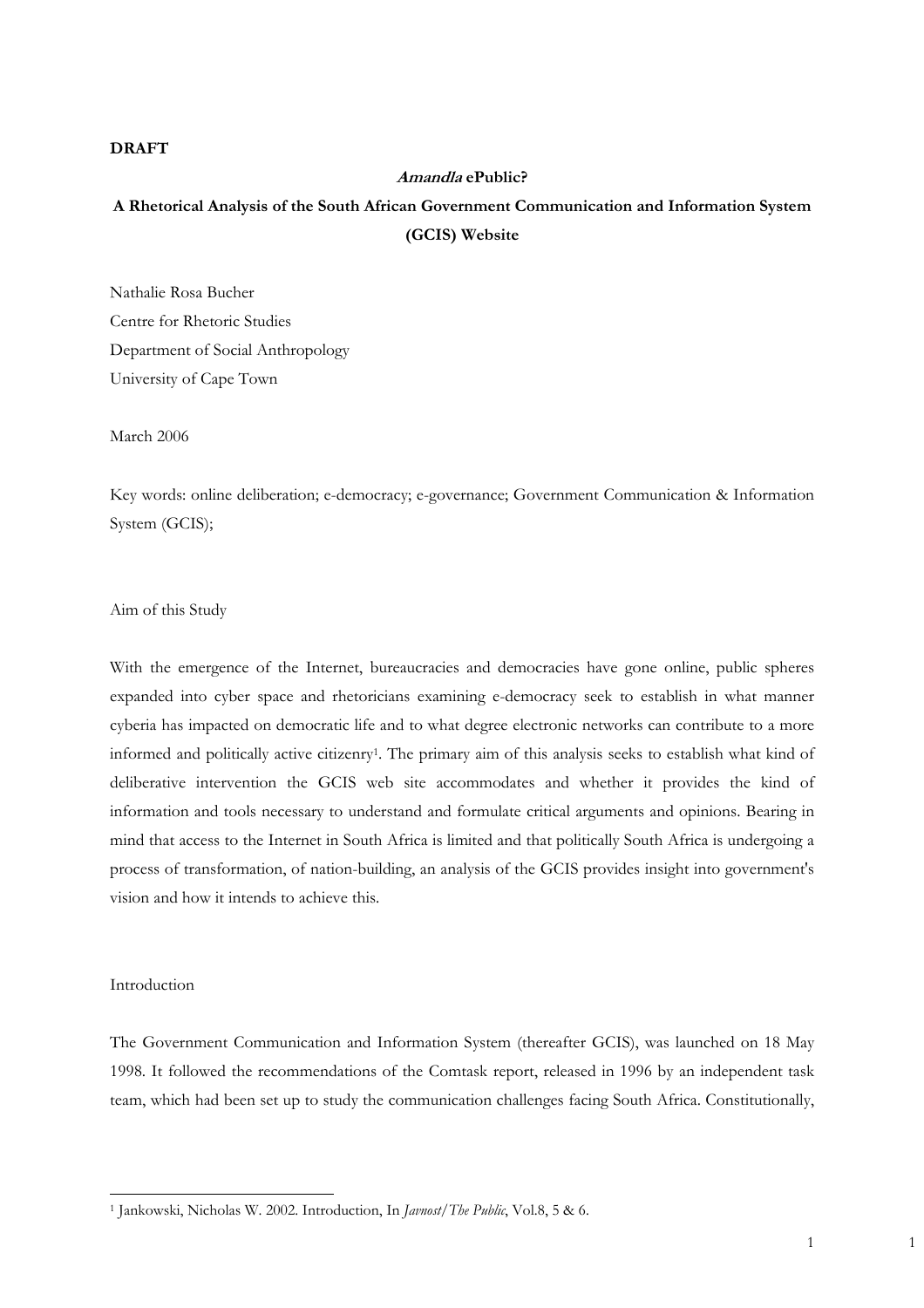it is bound in to the Freedom of expression, which guaranties the '(a) freedom of the press and other media; (b) freedom to receive or impart information or ideas [...]'2 and Access to Information:

- (1) everyone has the right of access to -
- (a) any information held by the state; and
- (b) any information that is held by another person that is required for the exercise or protection of any rights.
- (2) National legislation must be enacted to give effect to this right, and may provide for reasonable measures to alleviate the administrative and financial burden on the state.3

Both these rights are enshrined in the Constitution's Bill of Rights. In the GCIS' own word, its vision is to help 'to meet the communication and information needs of government and the people, to ensure a better life for all' (www.gcis.gov.za/about/strategy.html accessed:15.3.2006). Further objectives of the GCIS are 'to provide leadership in government communications and ensure that the public is informed of government's implementation of its mandate'. It also ascribes itself a role in the effort of nation-building as it contributes 'to the process of further consolidating our democracy and taking the country onto a higher growth and development path.' The government communicator renders services to government itself, the media, the international community as well as the public. 'These services are based on the GCIS' strategic objectives of ensuring that the voice of government is heard, fostering a more positive communication environment, having a clear understanding of the public's information needs and government's communication needs, setting standards for government communication' (http://www.gcis.gov.za/services/index.html accessed: 15.3.2006).

 At a workshop held in Tanzania in 2003, Joel Netshitenzhe, CEO of GCIS, gave insight into the challenges GCIS had to face at its inception: 'In South Africa, the establishment of our current communication system, including its structures and practices, took place against the backdrop of a legacy of government communications having been conceptualised and utilised to help institutionalise, perpetuate and deepen the ideology of apartheid' (www.gcis.gov.za/media/ceo/030318.htm accessed 15.3.2006). Besides the legacy of apartheid and the Constitution's Bill of Rights, he also cites the experience of 'the struggle' and 'the masses':

A core element of that history and culture, which derives from the struggles that we waged for our freedom on the continent, is that the masses are the primary motive forces of change; they should be active participants in changing their lives for the better. This was the principle in struggle, and so it should be in the phase of reconstruction and development (ibid.).

Netshitenzhe urged that there was 'a fundamental need to reach out to the majority of the population, especially the disadvantaged' (ibid.) and went on to specify that

<sup>&</sup>lt;sup>2</sup> Constitution of the Republic of South Africa, Act 108 of 1996, Chapter 2: Bill of Rights, 16. (1) (a) & (b), p. 9. <sup>3</sup> op. cit. 32.(1) & (2), p. 15.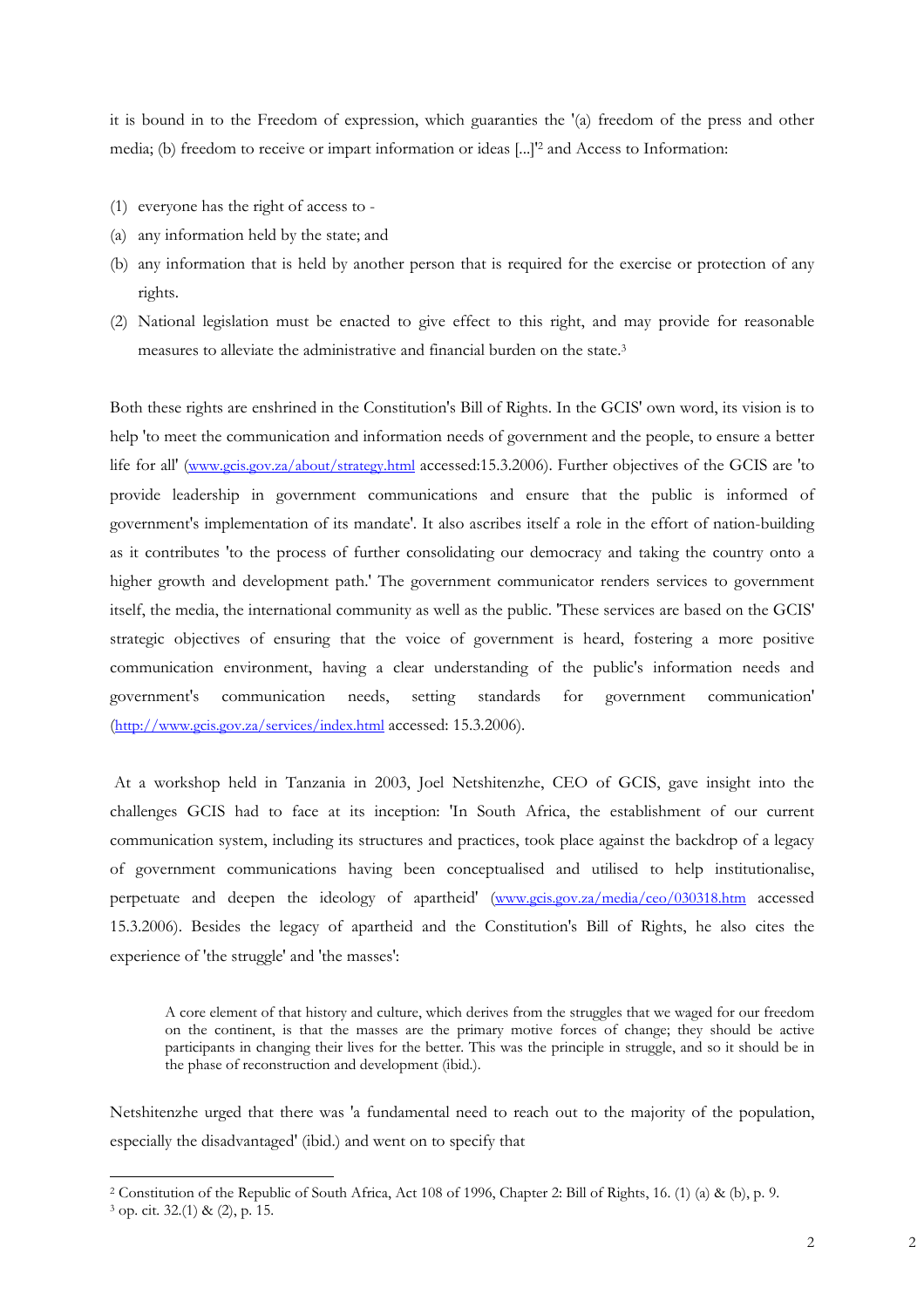we proceed from the understanding that without information, there can be no popular participation; without popular participation there can be no lasting legitimacy - powerful interest groups will succeed in determining the national agenda, and real freedom will in truth be a pipe-dream for the majority (ibid.).

Netshitenzhe insists that 'Development Communication should be at the core of any government communication system' (ibid.). In this context, it is important to ask, how GCIS has tackled these challenges structurally and how does it carry out its mandate? Led from the Office of the Presidency, it has a 'Head who maintains close links with Cabinet, and yet with day-to-day communication taking place at departmental level, the centres where actual implementation takes place; and more so at provincial and local level, the spheres of government closest to the people' (ibid.). In addition to this, there are

regular imbizo (direct two-way interactions between the President and other leaders with communities); interviews by the principals especially on radio in languages understood by the people (so the measure of success is not just a Minister's appearance on the evening TV news bulletin); production of material by GCIS and government departments; and establishment of Multi-Purpose Community Centres in districts across the country with one-stop government service provision backed by ICT (ibid.).

Netshitenzhe underlines that 'government work is essentially public activity' and suggests that 'we should continually challenge the paradigm that government work is secret activity which unfortunately goes public from time to time'. In his opinion, 'the approach should be how to manage the flow of information in the interest of the country' (ibid.). If, as Netshitenzhe puts it, 'the core of a developmental communication agenda, [...]' 'should be the understanding that the people, who were their own liberators, should be the active agents in changing their lives for the better', the question begs itself, whether the GCIS as it presents itself online (www.gcis.gov.za) does indeed achieve this. At its inception, questions relating to the tension between providing information and becoming a propaganda machine were raised. Concerns and doubts were voiced in the media, whether it would succeed in rising above party political considerations. In a radio interview, Edward Baird from the Media Monitoring Project put it as follows: ' 'our concern is not so much with the intentions for communities and that kinds of information, but the kind of central planning strategising [sic] corporate image work they are going to do at cabinet level which is going to lean, I think towards a slightly more propagandistic style of information and worry about media portrayals of government' (www.gcis.gov.za/media/interviews/980518.htm accessed 15.3.2006).

#### Methodology

One of the main challenges posed by information and communication technologies (thereafter ICTs) in the context of e-democracy is their potential in providing a massive volume of information which has to be structured, managed and be made accessible to "everyone". Malina states that 'ICTs can provide a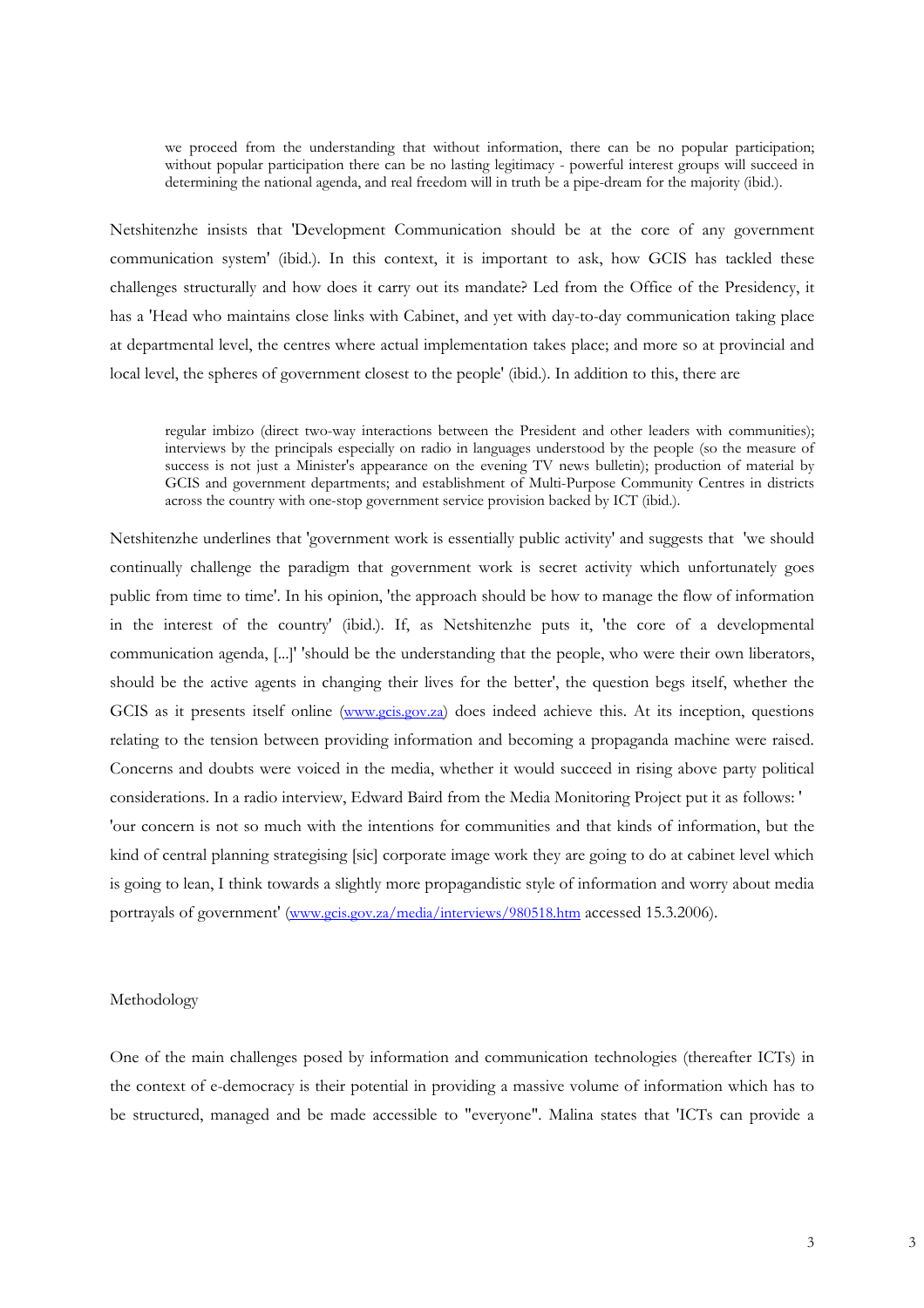utopian ideal, offering new possibilities for decentralised participation, democracy and citizenship, they can also support extreme decentralisation of power'4

Coleman ascertains that 'the way in which citizens in society deliberate is as significant for a functioning democracy as the way in which they cast votes'5. He lists a number of interactive communication technologies that do 'possess the potential capacity to facilitate direct deliberation in ways that can connect citizens' to otherwise remote institutions, such as Parliament, Government departments and services. Among these are 'virtual policy space', online policy proposals, Online consultation, Public involvement in Select Committees, Online conferences, Interactive information, Online evaluation, Reliable online information, Inclusive Public deliberation, Education for democratic citizenship and Links between citizens and their representatives. For Coleman, the most important question to answer is 'what kind of political channels need to be created to enable ICTs to become sources of public empowerment' in order to achieve the goal of direct public deliberation. Although he established his list with Britain's parliament in mind, given the aims of this paper, they will serve as a guideline to evaluate the GCIS site with regard to its expressed aim of furthering democracy and the government's developmental goals.

Although there are differing views on the benefits for and the challenges to democracy posed by ICTs, both Dahlberg and Dean agree that a concept of the public sphere is the most significant starting point to the study of online deliberation. Recognising that research focusing on the question whether online communicative practices 'actually constitute the public sphere' are still exploratory and lack a normative model of a public sphere, Dahlberg systematically groups together methodological work conducted and refers to it as 'phase one'. His research aims at leading the way toward the next phase. In order to do so, he conceives of six 'normative conditions of the public sphere': 'thematisation and reasoned critique of problematic validity claims', 'reflexivity', 'ideal role taking', 'sincerity', 'inclusion and discursive equality' and 'autonomy from state and economic power'6.

Dean's definition, taken from Habermas, reads as follows: '[...] the public sphere is the site of liberal democratic practice. It is the space within which people deliberate over matters of common concern, matters that are contested and about which it seems necessary to reach a consensus'7. Norms guiding the public sphere are 'equality, transparency, inclusivity, rationality' and the actors making 'public use of reason' meet 'face to face according to legal or rational deliberative procedures in order to come to agreement on a matter of national interest'8. And while disagreement is inevitable, agreement on the manner in which issues ought to be deliberated and that they should be subjected to rational scrutiny is what holds the public sphere together. Subjected to criticism which predominantly regarded the public

<sup>4</sup>Anna Malina, Perspectives on citizen democratisation and alienation in the virtual public sphere, in B. N. Hague & B. D. Loader (eds.), *Digital democracy*. Routledge, London, 1999, p. 24.<br><sup>5</sup> Stephen Coleman, Cutting out the middle man: from virtual representation to direct deliberation, , in B. N. Hague

<sup>&</sup>amp; B. D. Loader (eds.), *Digital democracy*. Routledge, London, 1999, p.199.<br>
<sup>6</sup> Lincoln Dahlberg, Net-Public Sphere Research: Beyond the 'First Phase', Draft paper, p. 3.<br>
<sup>7</sup> Dean, Jodi. 2003. Why the Net is not a Public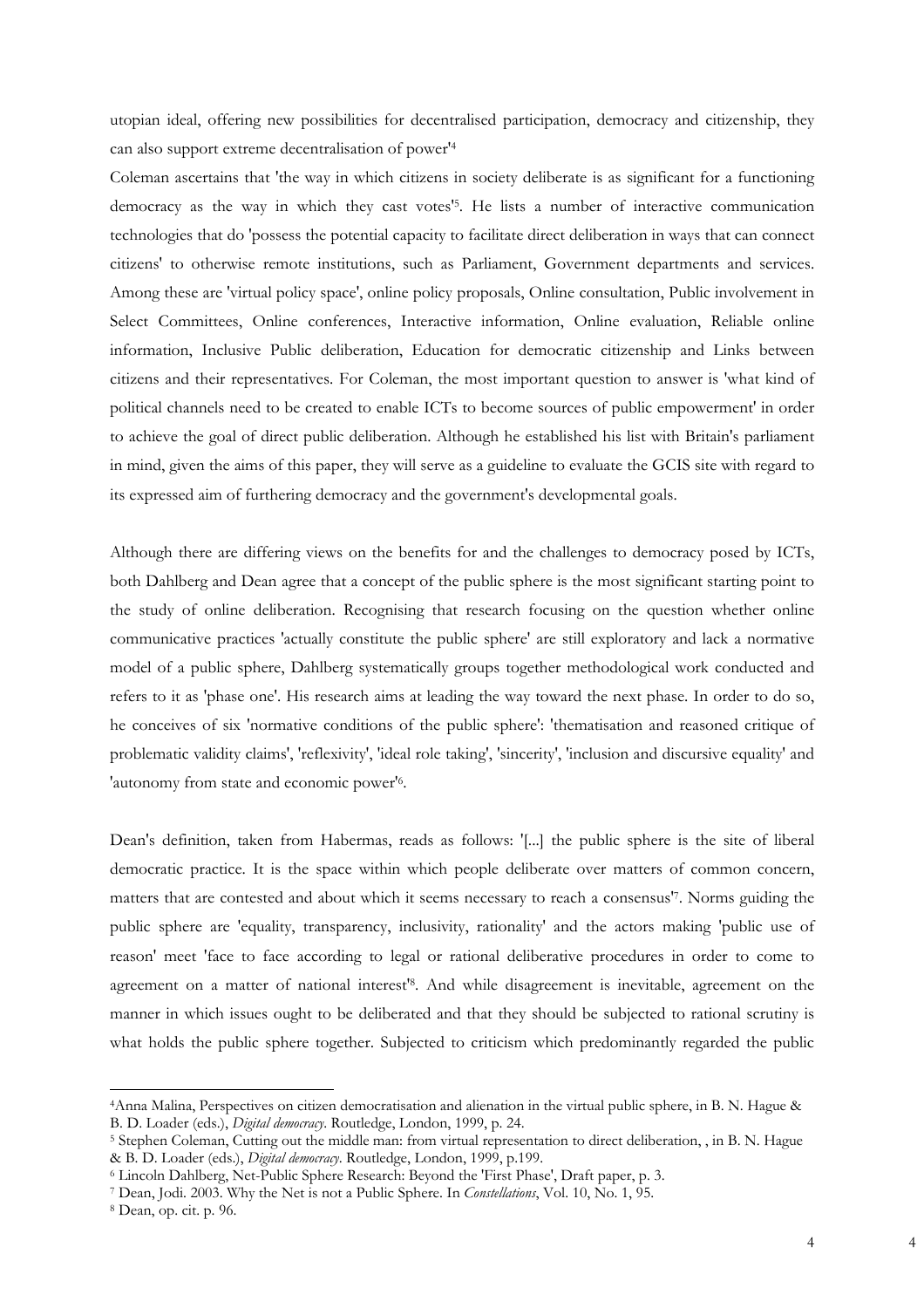sphere as elitist and exclusive, the theory has nevertheless been applied to the 'emergence of new communication technologies'9. Although the access to information has certain democratising and egalitarian aspects, Dean rejects the idea that the Net is a public sphere mainly on the grounds that although it has an inclusive ethos, access is limited to a certain user profile and that it serves the interests of 'communicative capitalism'10. Dean maintains that '[...] precisely those technologies that materialise a promise of full political access and inclusion drive an economic formation whose brutalities render democracy worthless for the majority of people'11. As a result, 'the technologies, the concentrations of corporate power, the demands of financial markets, the seductions of the society of the spectacle that rule in and as the name of the public have created conditions anathema to democratic governance'12. Although he states that the way in which state and economic power 'impact upon deliberation cannot be measured by simply observing the level of their explicit presence, Dahlberg underlines that participants of online deliberative spaces should be free when engaging in communicative action<sup>13</sup>.

Janssen and Kies state that online spaces provide more open access as 'each participant is normally equally entitled to make comment or raise new question'.<sup>14</sup> Exploring the potential contribution ICTs can make to strengthen democracy, Hague and Loader's hypothesis is that 'if ICTs are to play a significant role in the achievement of strong democracy, then they must be grounded in community networks' (Hague & Loader 1999, xv).

Analysis of GCIS Website

### Description of Site

In order to describe the GCIS web site, it is useful to look at the site's spatial arrangement, the use of its visual features and the language used and how these three elements interact with each other. On top of each page is a beam with the coat of arms, 'GCIS' 'Government Communication and Information System' as well as set below, in smaller letters, 'Bua - the right to know'. In the centre of the page are three images, on the left half of the page set in a half circle, seven small circles, arranged like moons around a planet, each with a subject which can be clicked on (About GCIS; Services; Documents and publications; Speeches and statements; News and events; Links; FAQs).

In line with the three visuals at the centre of the page are links to 'BuaNews online' and the 'Contact directory' (top of the images) and four links to 'Multi-purpose Community Centres', 'South African

<sup>9</sup> ibid.

<sup>10</sup> Dean, op. cit., p.100.

<sup>11</sup> Dean op. cit., pp. 102 & 103.

<sup>12</sup> Dean, op. cit., p. 104.

<sup>13</sup> Dahlberg, op. cit. p. 8.

<sup>14</sup> Davy Janssen & Raphael Kies, Online Forums and Deliberative Democracy: Hypotheses, Variables and Methodologies, e-Working Papers 2004/01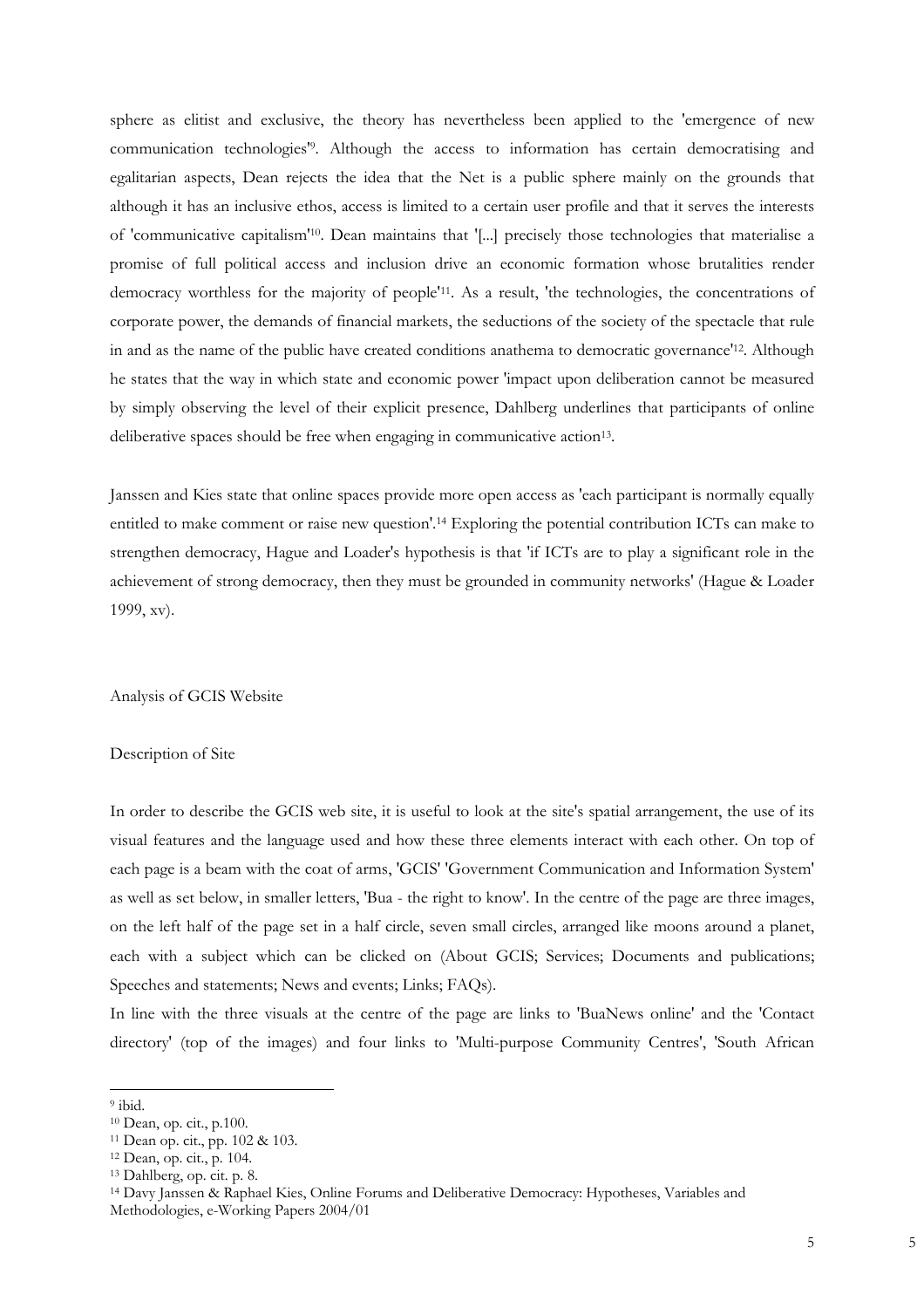Government Online', 'International Marketing Council' and 'South Africa.info' (bottom). Finally on the right side of the page under the topic 'What's New' varying number of items are listed, bringing together policy documents, tenders and vacancies, government announcements. These are listed according to date and can go back up to seven months. Above the 'What's New' section is a 'Search' field option.



Fig. 1 GCIS Home Page: www.gcis.gov.za

Although they do not dominate the site in terms of proportionality, the images clearly draw attention. In the first one are three teenage boys, standing close together, one leaning over his friend, who is paging a book. In the background is a building that looks like a school. On the far right of this triptych is a photograph of President Mbeki surrounded by children. He is dressed casually in a polo shirt, his left hand is above the children's heads, his right is joined with the hands of a number of kids all looking up to him. Besides Mbeki and the children, there are several officials in the background, overlooking this jovial scene. In between these people images is a shot of a modern building, the GCIS headquarter in Pretoria. The images featured in the small icons predominantly contain symbols of means of communication (book covers, camera, radio).

One of the political buzz words that dominated the recently held Local Government election campaign was service delivery, which even parties such as the IFP which refused to make promises, assured their voters. As if to suggest that 'Services' offered online by the GCIS web site are the same as offline, the image in the icon for 'Services' is a black and a white hand, holding each other. Do online services have the same personal touch as offline interaction? Can the mouse-click build the same kind of partnership, convey a feeling of togetherness as the President shaking hands with excited children? It seems that this is what the images want to portray and Public Services and Administration Minister Geraldine Fraser-Moleketi spells out the goal of government is 'that every South African is only five to ten minutes away from government services, either physically or electronically, within the next ten years'15.

The two images with learners and children visually argue for education and communication. What is important to note, however, is that the image of the GCIS building is in the middle, it frames this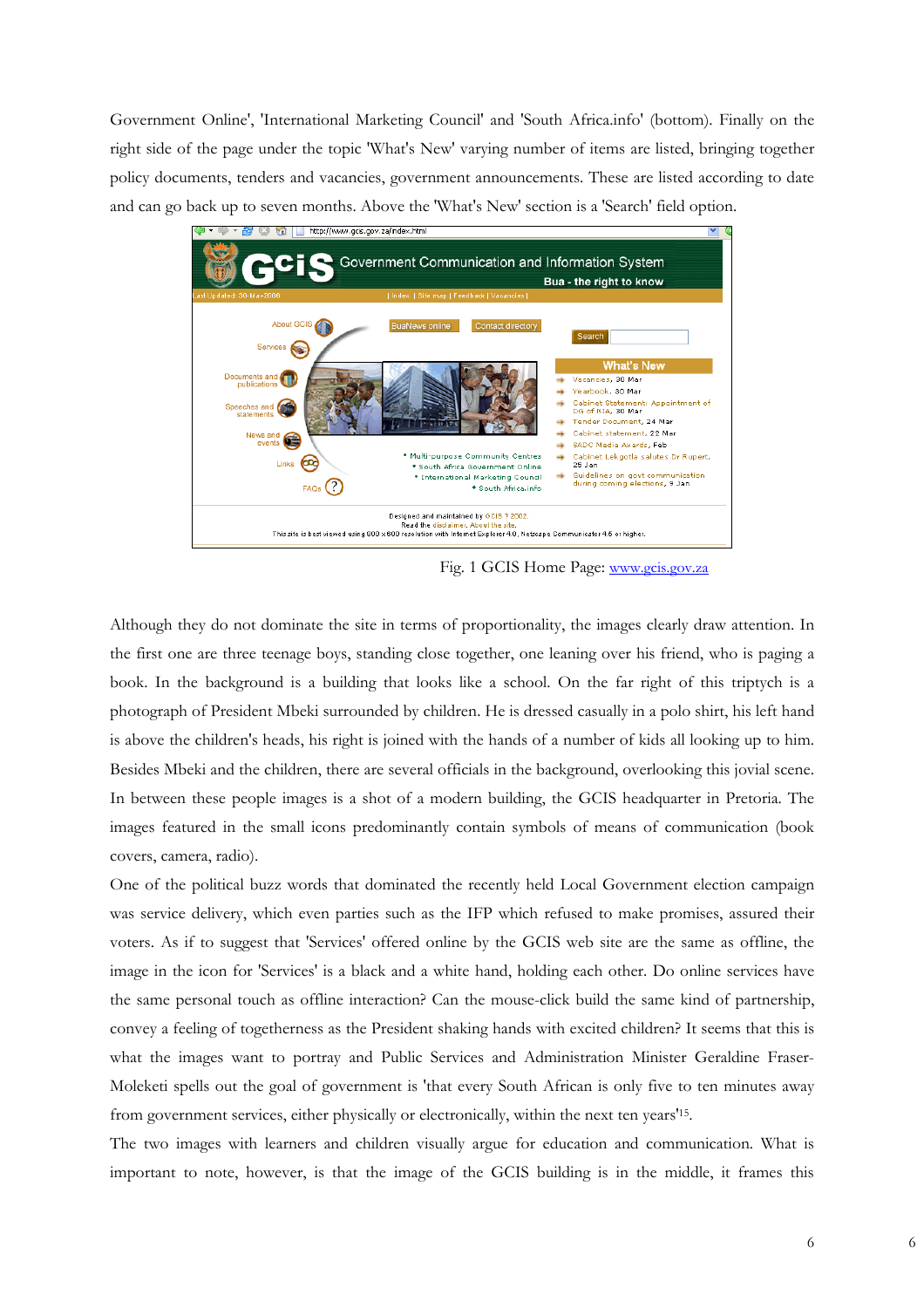argument or spatially controls it. This creates a tension with the fact that the Internet debunks notions of territoriality and space. The dominance of children and absence of 'the people' furthermore begs the question as to who is 'the public'? The imagery of Mbeki, surrounded by children and his officials (disciples?) resembles murals in former Eastern Germany, promoting fraternity and solidarity with their overrepresentation of youth and children, or some religious cult leader.

The site is, once the viewer does move beyond the home page, easy to navigate, plain and consistent in terms of layout (the green beam on top, index, Site map, Feedback and Vacancies set small below and a 'Search' box on every page). It only uses text, hypertext and tables (Functions), and pictures of the heads of various departments within GCIS. These departments and their functions, as well as the overall vision of GCIS, its mission and objectives are spelt out under 'About GCIS' (the terms used are 'ensure, foster, promote and set'). The legislative mandate is included with a hyperlink (a proof) to the Public Service Act. On the left of the page is a column with nine hyperlinks regarding organisational aspects, encompassing 'Minister', 'Contact us' as well as 'Vacancies' and 'Representivity'. By the time this page was viewed, it had not been updated for more than two years (Last updated: 1 July 2003).

Following the hyperlink 'Corporate strategy', a strategy spanning over three years (April 2004 to March 2007) can be found. It repeats the vision, mission and strategic objectives listed on the 'About GCIS' page. A distinction is made between 'the people' and 'the public' as the vision aims to provide help in meeting 'the communication and information needs of government and the people, to ensure a better life for all' (www.gcis.gov.za/about/strategy.html accessed 26 February 2006). Government and the people are set equal, paraphrasing the well-known government slogan 'building a people's contract'. The notion of contract and partnership as well as unity outlined in the vision differs starkly from the mission. Here the key words are 'leadership', which is to be assumed by the GCIS and 'ensure that the public is informed of government's implementation of its mandate' (www.gcis.gov.za/about/strategy.html accessed 20 February 2006).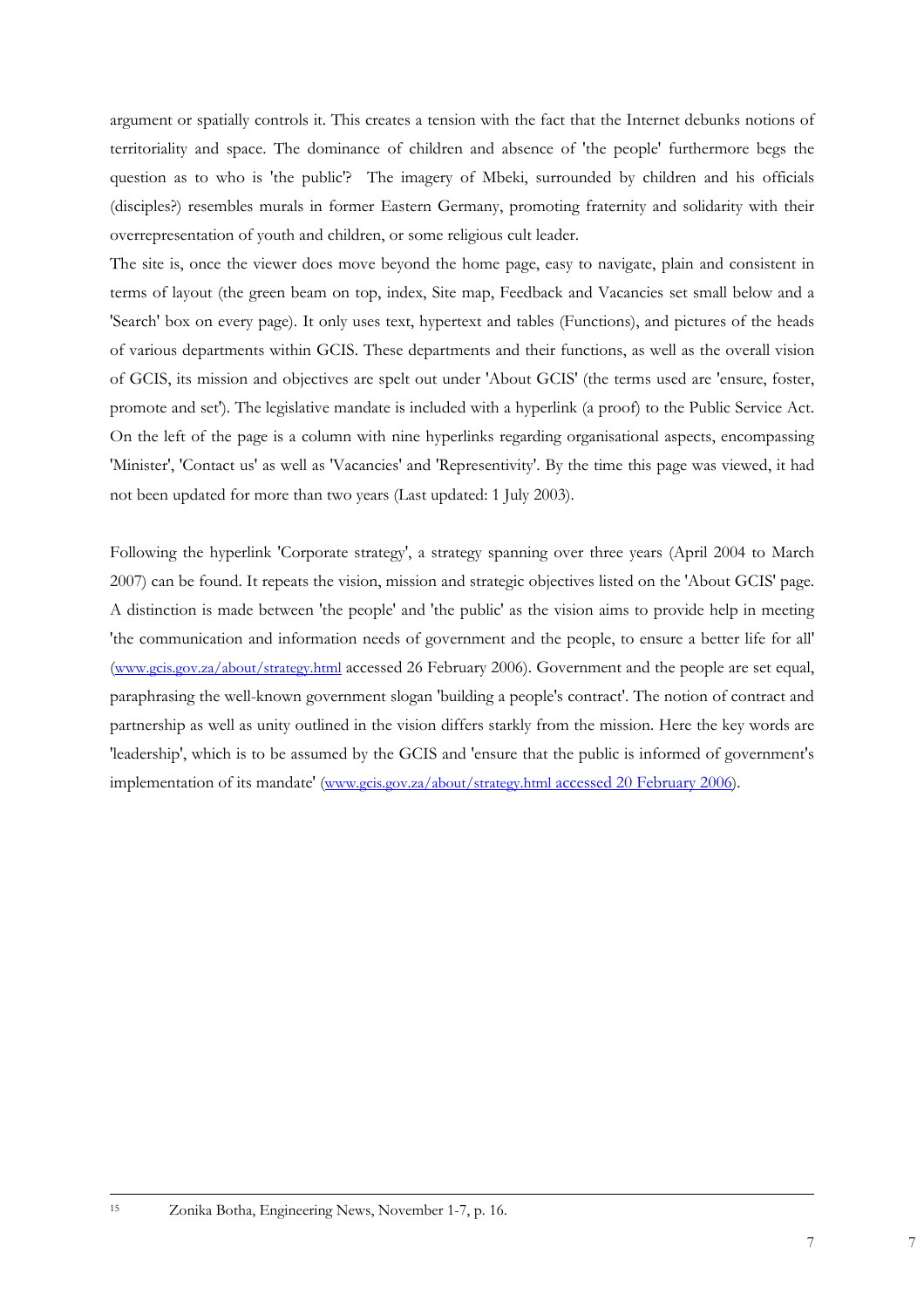|                                                                                                                                                                                                                   | Government Communication and Information System<br>Bua - the right to know                                                                                                                                                                                                                             |               |
|-------------------------------------------------------------------------------------------------------------------------------------------------------------------------------------------------------------------|--------------------------------------------------------------------------------------------------------------------------------------------------------------------------------------------------------------------------------------------------------------------------------------------------------|---------------|
| <b>About GCIS</b>                                                                                                                                                                                                 | Documents and publications Speeches and statements News and events Links FAQs<br><b>Services</b>                                                                                                                                                                                                       |               |
| Last Updated: 01-Jul-2003                                                                                                                                                                                         | Index   Site map   Feedback   Vacancies                                                                                                                                                                                                                                                                |               |
| o Minister<br>o GCIS Secretariat<br>o Corporate strategy<br><b>O</b> Functions<br>o Contact us<br>o Vacancies<br><b>O</b> History<br><b>O</b> Representivity<br><b>O</b> Government<br>communication<br>framework | <b>About GCIS</b>                                                                                                                                                                                                                                                                                      | <b>Search</b> |
|                                                                                                                                                                                                                   | This section provides information about the Government Communication and<br>Information System (GCIS), including its vision, mission, objectives, functions,<br>organisation and management structure. Contact information, documents about<br>GCIS and vacancies in the department are also provided. |               |
|                                                                                                                                                                                                                   | Legislative mandate                                                                                                                                                                                                                                                                                    |               |
|                                                                                                                                                                                                                   | GCIS was established in terms of Section 7 (Subsection 2 and 3) of the Public<br>Service Act, 1994 PDF (outside link) as amended and GCIS was officially launched on<br>18 May 1998.                                                                                                                   |               |
|                                                                                                                                                                                                                   | Vision, mission and objectives                                                                                                                                                                                                                                                                         |               |
|                                                                                                                                                                                                                   | GCIS's vision is helping to meet the communication and information needs of<br>government and the people, to ensure a better life for all.                                                                                                                                                             |               |
|                                                                                                                                                                                                                   | GCIS's mission is to provide leadership in government communication and to<br>ensure that the public is informed of government's implementation of its mandate.                                                                                                                                        |               |
|                                                                                                                                                                                                                   | GCIS' strategic objectives are to                                                                                                                                                                                                                                                                      |               |
|                                                                                                                                                                                                                   | • ensure that the voice of government is heard                                                                                                                                                                                                                                                         |               |
|                                                                                                                                                                                                                   | • foster a more positive communication environment                                                                                                                                                                                                                                                     |               |
|                                                                                                                                                                                                                   | • have a clear understanding of the public information needs and                                                                                                                                                                                                                                       |               |
|                                                                                                                                                                                                                   | government's communication needs                                                                                                                                                                                                                                                                       |               |
|                                                                                                                                                                                                                   | • promote interactive communications between government and the public<br>• set high standards for government communication.                                                                                                                                                                           |               |
|                                                                                                                                                                                                                   | GCIS is located in The Presidency and is responsible for setting up the new<br>Government Communication System and transforming the communication<br>functions in government. The CEO of GCIS is the official spokesperson for<br>government and attends and services Cabinet.                         |               |
|                                                                                                                                                                                                                   |                                                                                                                                                                                                                                                                                                        |               |

Fig.2 About GCIS: www.gcis.gov.za/about.html

Not only does the GCIS at this stage rule out a dialogical mode of interaction or partnership as it had suggested previously, it also shifts the onus from sharing and providing information to meet 'needs'. By doing so, its aim is to prove that government takes its developmental agenda serious and is delivering (services). This means, however, that information flows one-way, serves ends. A bias toward corporate concepts and language can, not surprisingly, also be found on this page. Overall, objectives that foresee a broadening of information channels communicating government's vision and policies dominate and a concern with 'packaging information'. These range from 'promoting awareness of the opportunities that democracy has brought and how to access them' to 'providing leadership to government communication and better communication performance by the state'. It is under this latter category, featured under 'key issues' that a few bullet points cover the role of the 'public', as 'more effective tools of interaction with the public' are sought. Given that the 'Imbizo approach of interactive governance' as well as 'peer assessment by communicators and the public' are listed, it remains unclear what role is allocated to ICTs in this process of broadening and innovating the existing communication platforms. 'The public' as it is sketched here, is an entity defined, conceptualised and framed by government communicators, comparable to an expert voice, which can be included but does not exist autonomously and act on its own accord.

Although it is underlined that the opportunities that a democratic system encapsulate are 'not just economic', besides a call to build 'on the campaign on economic opportunities' no further areas of 'special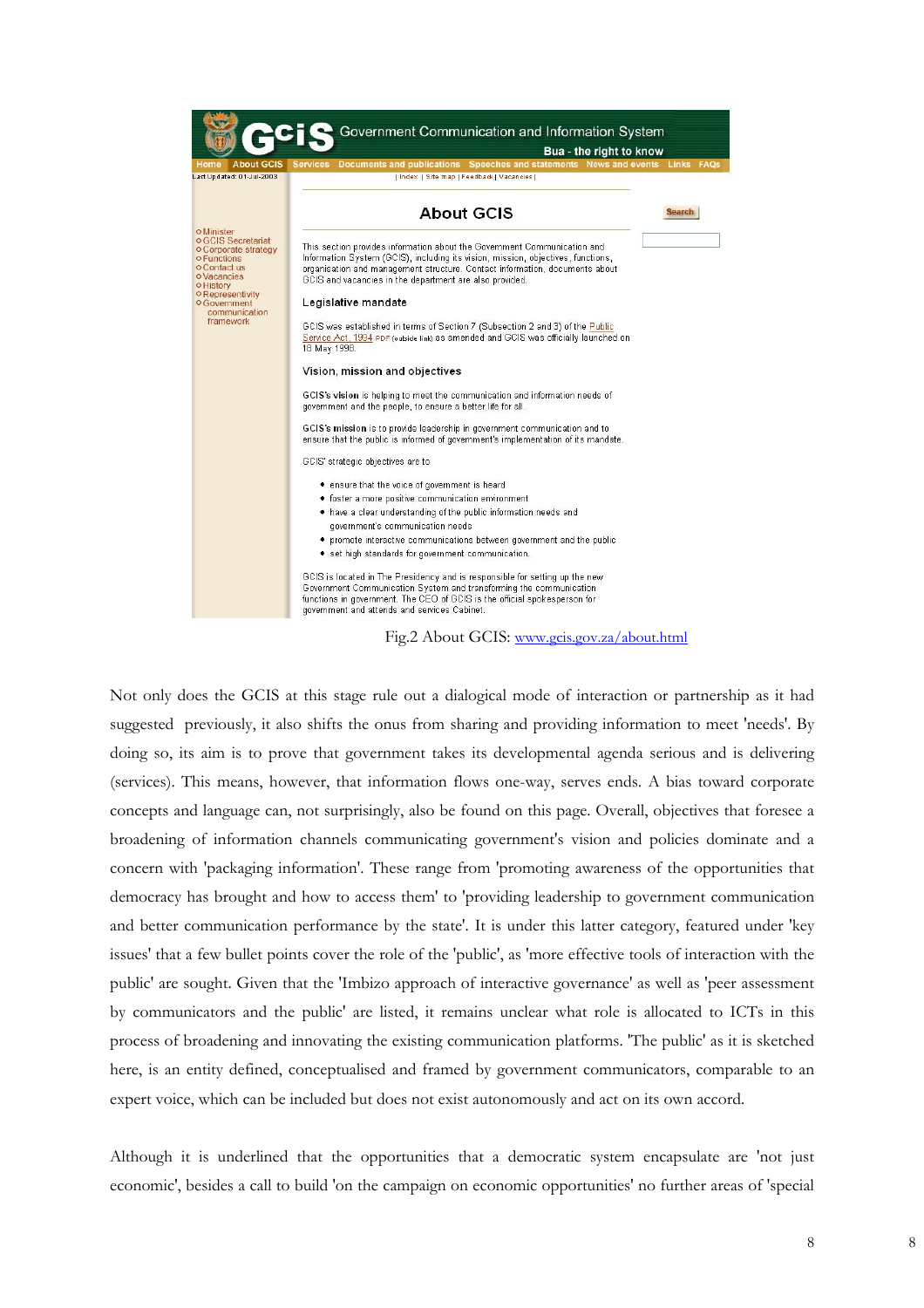attention' are pointed toward. The language is and remains corporate ('quality control'), English with a few vernacular terms interspersed regarding campaigns that resemble any other marketing ad campaign. A centralised structure must be in place, ensuring that partnerships built are 'informed by the common vision' and unmediated communication is strengthened. The seven 'themes' at the end of the corporate strategy is dominated by five 'people's contracts' that centre around clusters (international, economic, social etc.) and under each cluster are a number of 'focus issues'. In light of the fact that these programmes and campaigns are well-known and are 'people' centred, links and hyperlinks as well as input sections would be useful as not all were listed under previous sections.



Fig. 3 GCIS Services: www.gcis.gov.za/services.index.html

The page for 'Services' is structured in the same way as the previous one, it does in fact repeat the above almost verbatim. There are no input options but when following the hyperlinks on the left, it is possible to 'request services', 'register as service' or gain insight into the type of services that GCIS is offering the government, media, international users of the site and 'the public'.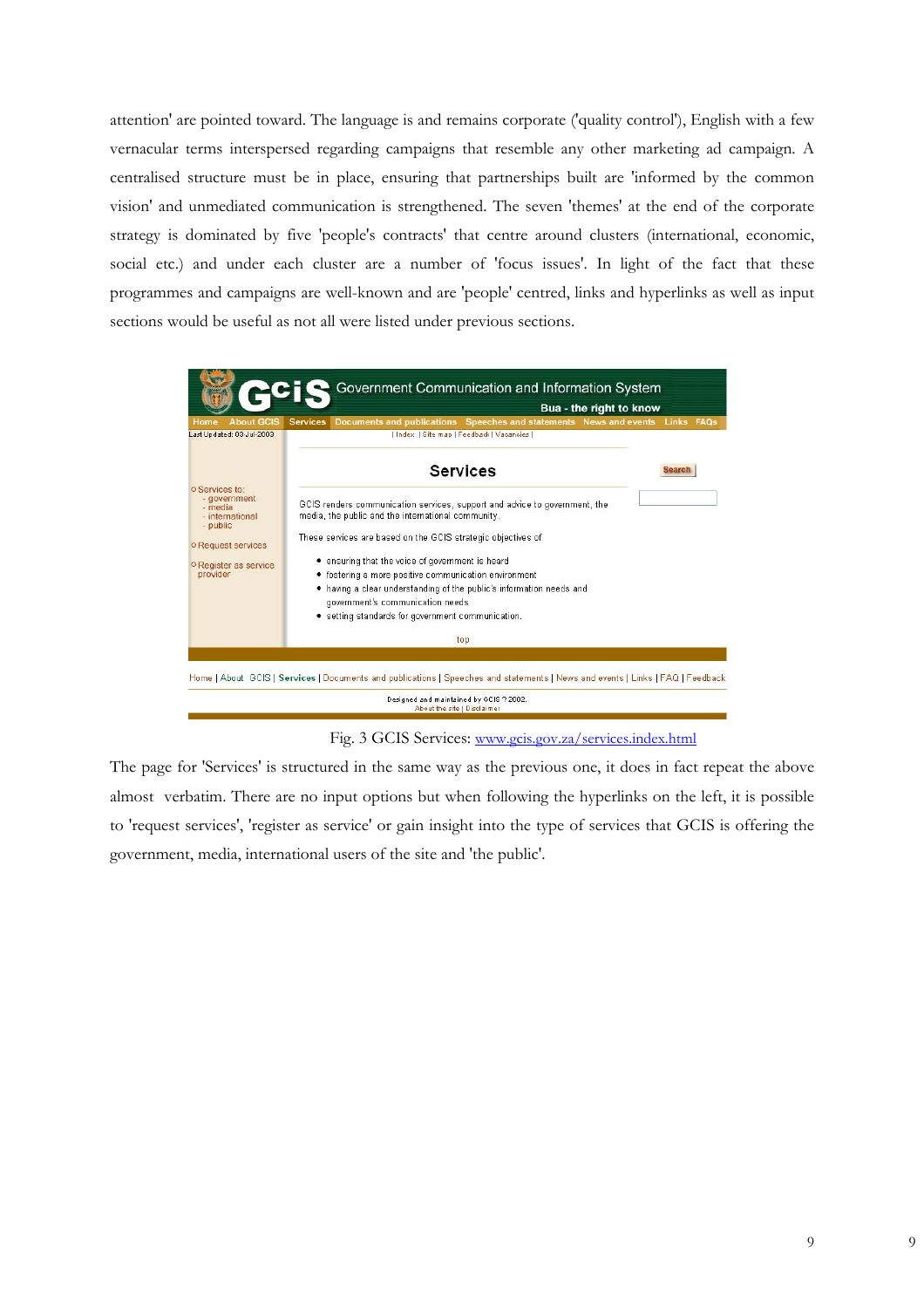



Under 'Documents and publications' the term 'corporate' is used again, broadening the vision and identity of GCIS as a corporate entity. Consequently, the semantic field of this page is affected, as 'publication and information products' are listed, substituting the hyperlink option that was available previously, on the left side of the page. Furthermore, the first hyperlink listed under 'documents and information relating to government communication' is leading to a page of 'tenders', the second link is repeating the 'publication and information products'. A vast amount of documents can be found under 'Contact directory' which offers search options for databases, browsing the contact database as well as printing or downloading contact directories or lists. In order to make these searches easier, 'recommended browsers' are added and behind each hyperlink follows in brackets detailed description regarding content covered, i.e. 'Directory of Contacts (contact information for organisations such as political parties, embassies and foreign representatives in South Africa)' (www.gcis.gov.za/docs/directories/index.html accessed 28.3.2006). Besides the small feedback option at the top, below the menu bar, a person to contact is listed at the bottom of the page.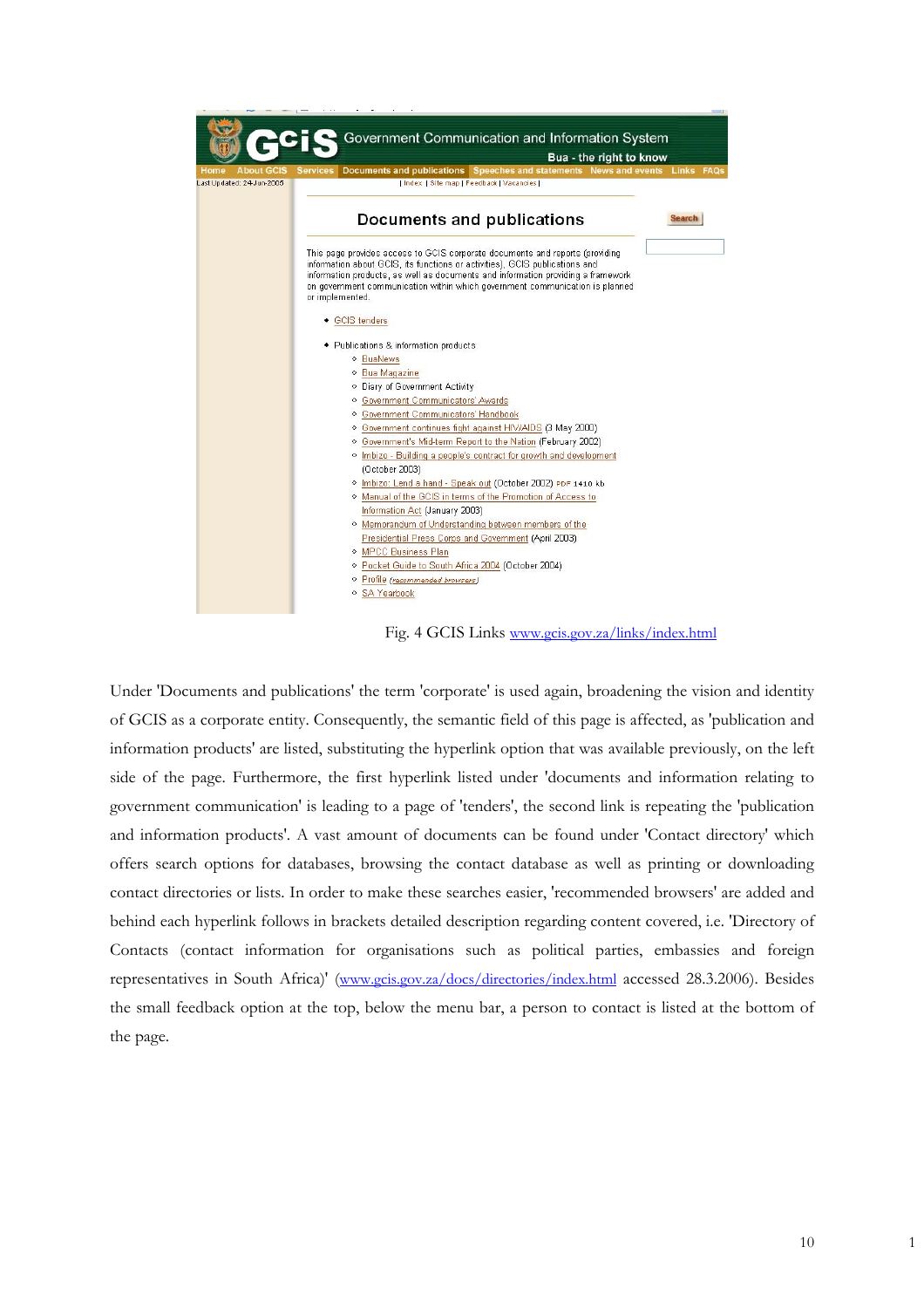

Fig. 5 GCIS Speeches and media statements www.gcis.gov.za/media/index.html

Following a few explanatory lines regarding this 'section', the web site user can choose from a number of hyperlinks gathering media statements by GCIS, Ministers and Cabinet, speeches and interviews and also presentations. The hyperlink section that had previously been featuring to the left of the main body of the page is now incorporated, reducing the size of the page.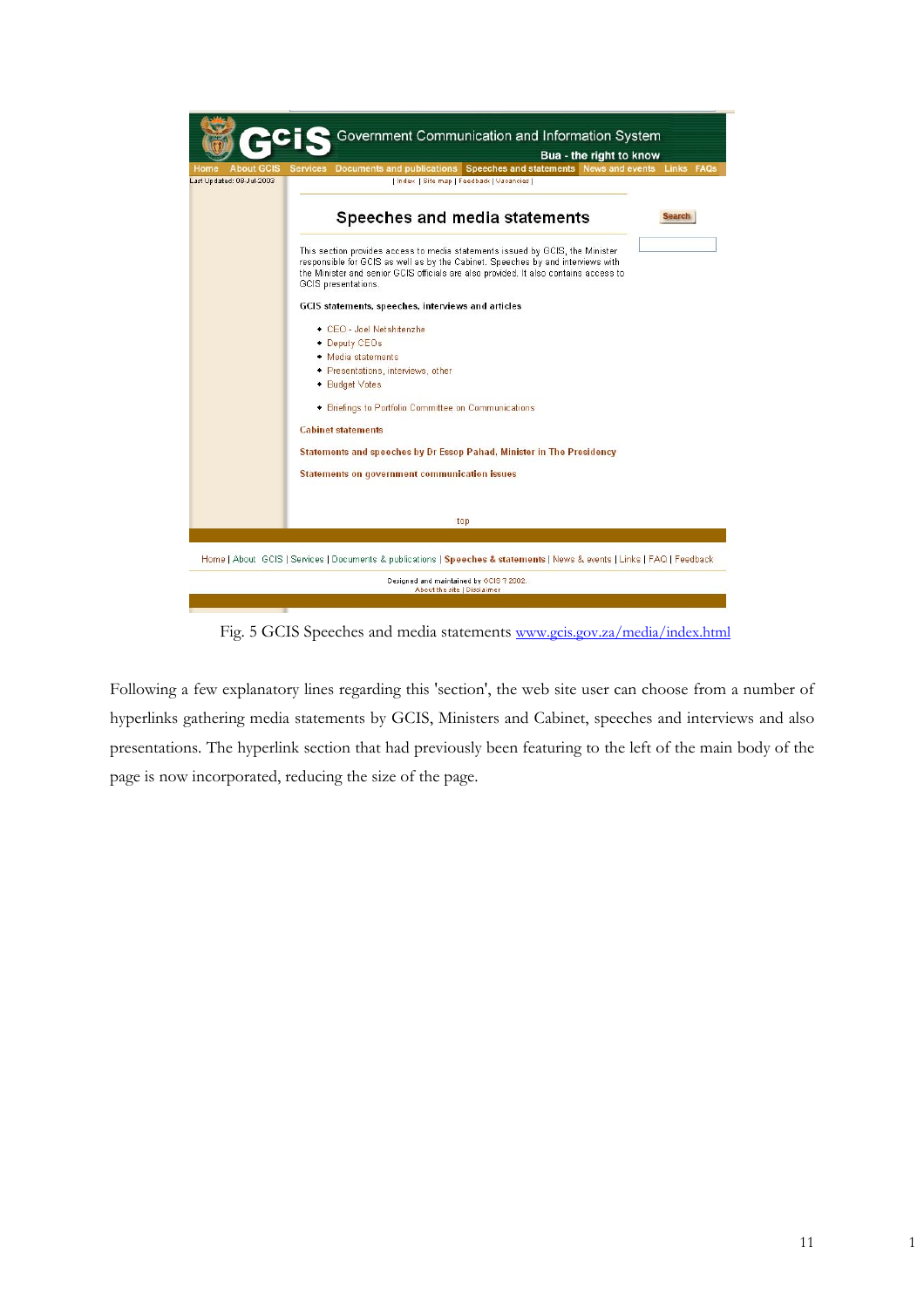|                                                        |                  | Government Communication and Information System<br>Bua - the right to know                                                                                                                                   |        |  |
|--------------------------------------------------------|------------------|--------------------------------------------------------------------------------------------------------------------------------------------------------------------------------------------------------------|--------|--|
|                                                        |                  |                                                                                                                                                                                                              |        |  |
| <b>About GCIS</b><br>Home<br>Last Updated: 15-Feb-2006 | <b>Services</b>  | Documents and publications Speeches and statements News and events Links FAQs<br>  Index   Site map   Feedback   Vacancies                                                                                   |        |  |
|                                                        |                  |                                                                                                                                                                                                              |        |  |
|                                                        |                  |                                                                                                                                                                                                              | Search |  |
|                                                        |                  | <b>News and events</b>                                                                                                                                                                                       |        |  |
|                                                        |                  | This page announces and provides information on events that GCIS are involved in,<br>and on events within the government communication spectrum. Forthcoming<br>events as well as past events are presented. |        |  |
|                                                        | Events           |                                                                                                                                                                                                              |        |  |
|                                                        | February 2006    |                                                                                                                                                                                                              |        |  |
|                                                        |                  | SADC Media Awards                                                                                                                                                                                            |        |  |
|                                                        | 5 - 10 Feb       | Parliamentary Media Briefings                                                                                                                                                                                |        |  |
|                                                        | Past events      | December 2005                                                                                                                                                                                                |        |  |
|                                                        | 2 Dec            | Government Communicators' Awards                                                                                                                                                                             |        |  |
|                                                        |                  | November 2005                                                                                                                                                                                                |        |  |
|                                                        |                  | 30 Oct - 3 Nov Monitoring and Evaluation Media Briefings                                                                                                                                                     |        |  |
|                                                        |                  | September 2005                                                                                                                                                                                               |        |  |
|                                                        | 6 - 8 Sept       | Monitoring and Evaluation Media Briefings                                                                                                                                                                    |        |  |
|                                                        | <b>June 2005</b> |                                                                                                                                                                                                              |        |  |
|                                                        | 27 - 29 Jun      | Monitoring and Evaluation Media Briefings                                                                                                                                                                    |        |  |
|                                                        | February 2005    |                                                                                                                                                                                                              |        |  |
|                                                        | 14 - 18 Feb      | <b>GCIS Parliamentary Media Briefings</b>                                                                                                                                                                    |        |  |
|                                                        | 11 Feb           | Ten Year anniversary celebrations closing ceremony                                                                                                                                                           |        |  |
|                                                        | 11 Feb           | Opening of Parliament/ State of the Nation Address (outside link)                                                                                                                                            |        |  |
|                                                        | 9 Feb            | Screening of the State of the Nation Address via MPCCs PDF 411<br>kЬ                                                                                                                                         |        |  |
|                                                        |                  |                                                                                                                                                                                                              |        |  |

Fig. 6 GCIS News and events: www.gcis.gov.za/news/index.html

Even though this page announces and provides information on events in which the GCIS is involved in, that lie within the government's communication spectrum and are forthcoming, the amount of events featured are few in numbers and updates only done irregularly. There had been no new item added to the page for more than one month, by the time it was viewed and the average of events posted was less than one event per month. This is a section which by definition should be altered very frequently. Relevant events such as the Information Technology Summit held in Tunis does not feature and reveal that his page is dormant.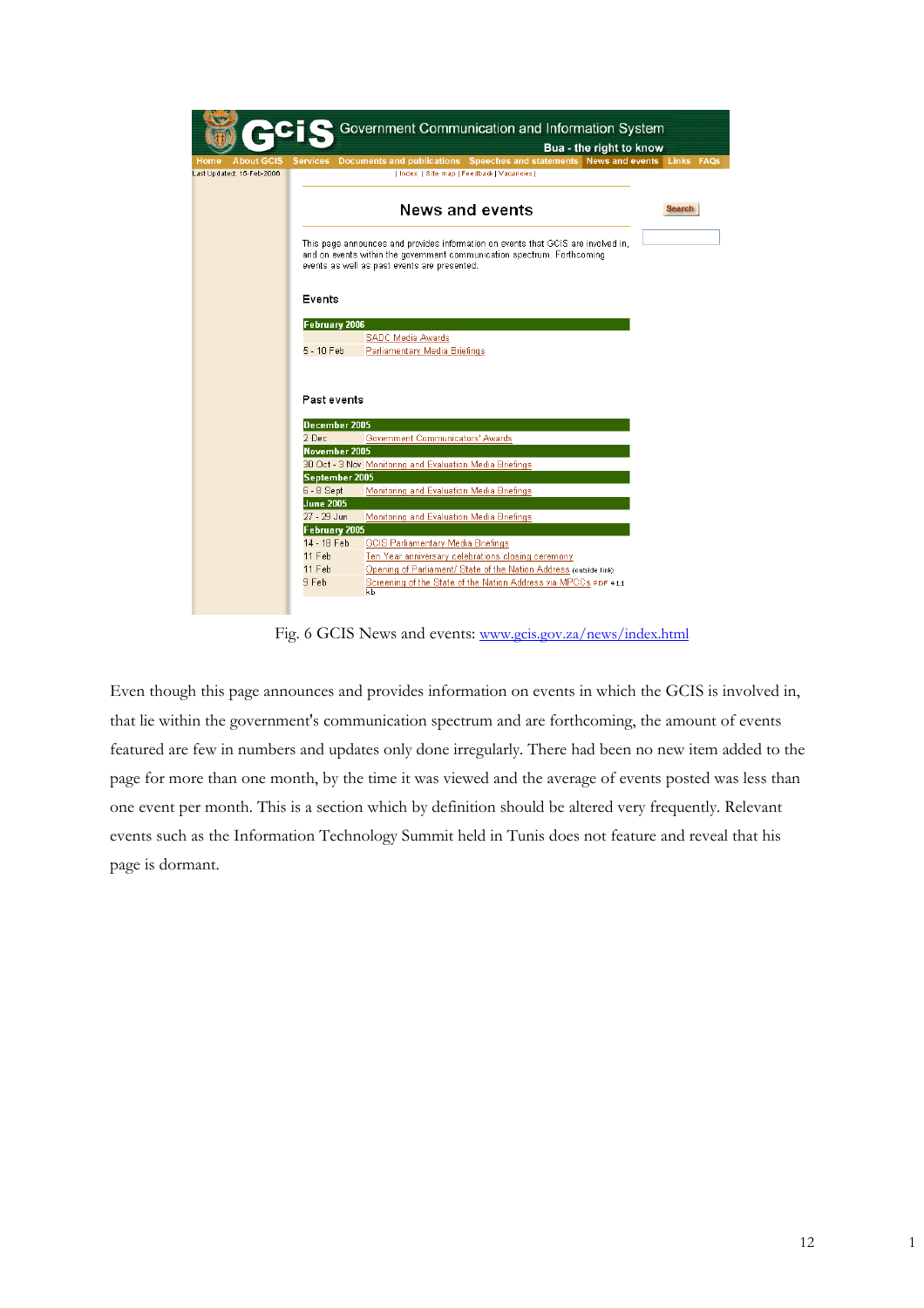

Fig. 7 GCIS Links: www.gcis.gov.za/links/index.html

This page is very broad and covers many areas, ranging from South African government institutions, international communications agencies, sites relevant to the GCIS' functions and activity. Encompassed in the last category are also links to the World Summit on Sustainable Development (WSSD), Multi-purpose Community Centres (MPCC), the International Marketing Council (IMC), South Africa.info and lastly the Media Development and Diversity Agency (MDDA). Although this page does provide a broad range of useful links, it is unstructured and not userfriendly.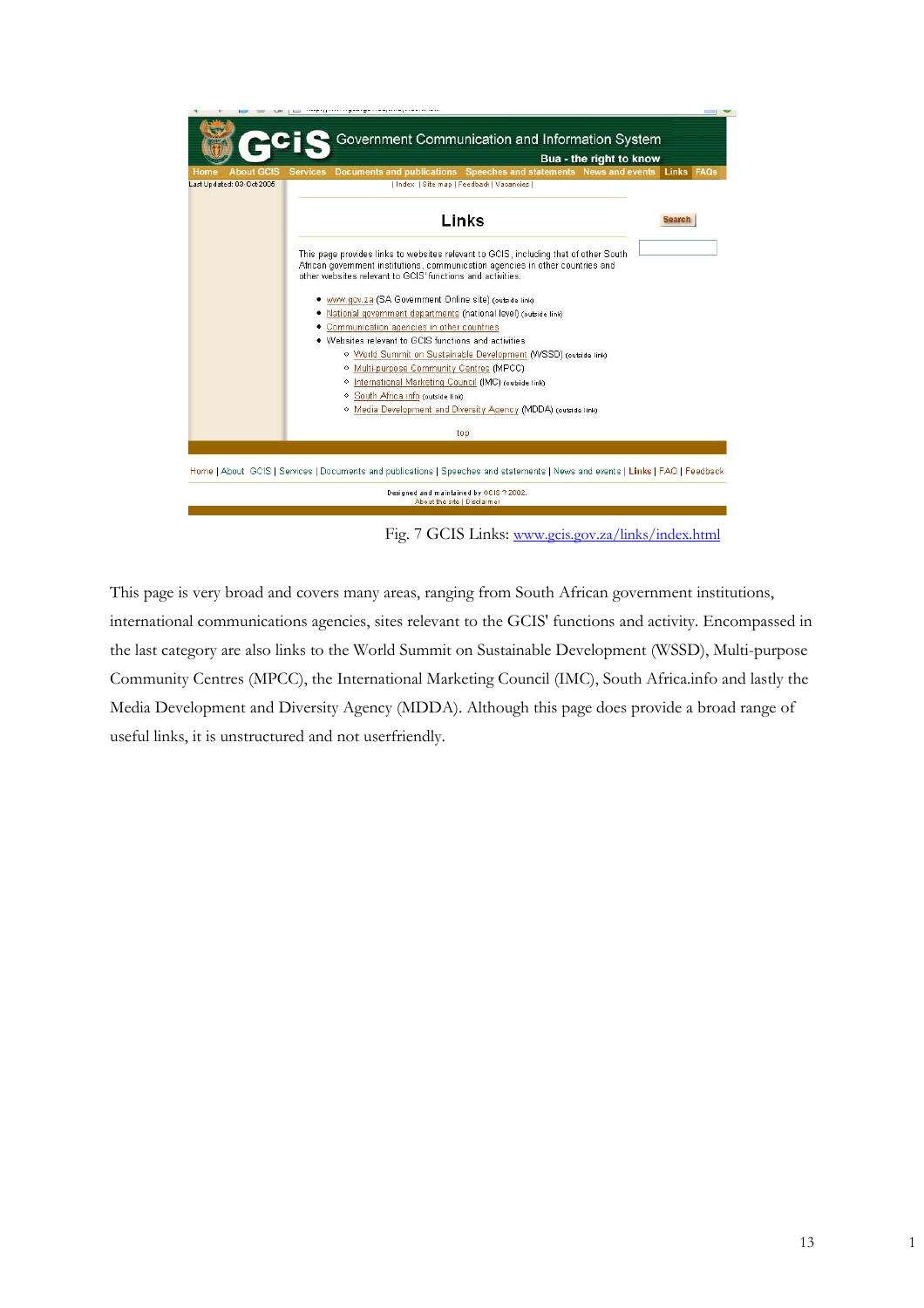

Fig. 8 GCIS FAQs: www.gcis.gov.za/faq/index.html

FAQs are generally useful but also known to be a way to avoid engaging with a web site user. One could argue that the contact details of the Director of Marketing, Advertising and Distribution posted on the page immediately after the purpose of the page is explained (...answers to question frequently asked about GCIS, its products, services and functions), is evidence of this. They may also reveal what kind of questions users tend to raise, what their expectations are, what kind of resource they regard it to be. In order to stream-line queries, FAQs are arranged into five categories, which are 'Government and government-related information' (4), 'GCIS publications & information products' (3), 'GCIS services' (3), 'Training for government communicators' (3), and 'Multi-purpose Community Centres (MPCCs)' (9). The numbers in brackets indicate the amount of model questions posted for each category. Within each category, there are vast disparities in terms of topics covered, particularly so however with regard to 'Government and government-related information'. The first question is extremely broad ('Where do I find information on government and government-related issues?') and broken down into three answers bringing together phone and fax numbers of the GCIS in Pretoria and an email address, an outside link to be followed leading to the South African Government Online, and another link to the FAQs posted on the latter web site. Not only does this way of dealing with questions make finding answers unlikely, it also seems to discourage asking them and engaging with the GCIS site. Unlike the first FAQ, the second and third does not concern government and its institutions, policies or structures but picks up the visual line of argumentation of the home page and deals with iconography. The questions deal with demands for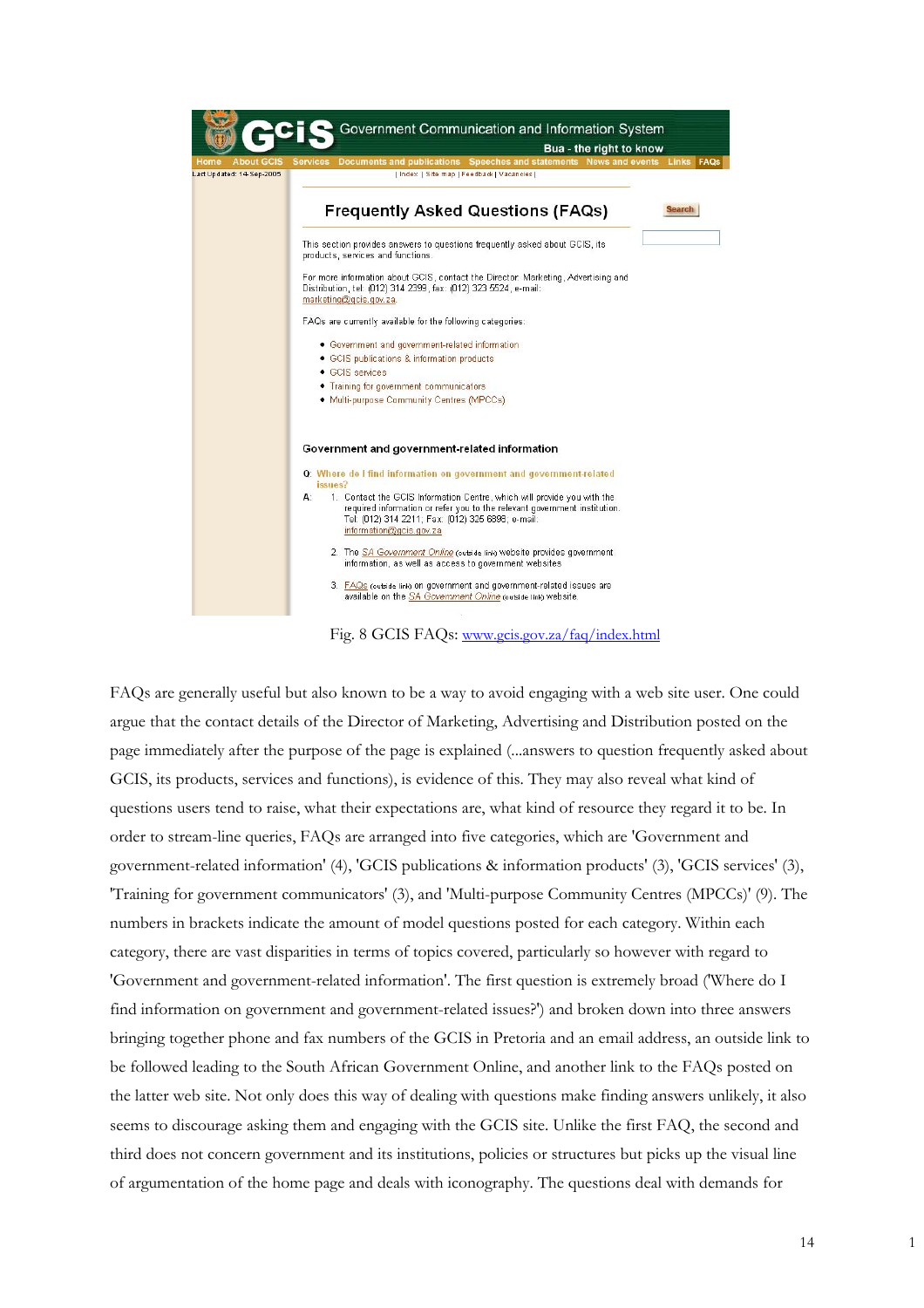photographs of the President or Cabinet members and the coat of arms. As the image of the President is set on the home page and the coat of arms is prominent on each page, it seems that the argument made online, this visual frame should be extended offline. It also feeds into a personality cult and a redefinition of the office of the president and posted where it is, creates a demand. This very demand should have been met with links where the user can download these photographs, without having to request them via email, a way to deter requests being made. Although it is useful to provide an extensive list of the various communication clusters, this information would be much more valuable if the user of the site was able to click on links, access the departments grouped within one cluster and also follow the programmes underway. The lack of links provided under the FAQs is its greatest weakness. One of the few exceptions notably is the link to *Bua News*, the government's own news service. Immediately after this question comes a question concerning 'development and poverty alleviation programmes such as brick-making, baking, dress-making, feeding schemes and SMMEs'. It is at this stage that the technology gap between the site and the potential user is the biggest. An attempt to bridge it is made by the answer provided but no links, contact details whatsoever are added to 'local governments, provincial departments of economic development, and agencies such as Khula Enterprises, the National Development Agency, SMME support centres and the Land Bank' (www.gcis.gov.za/faq/index.html accessed 20 February 2006).

Featuring as the first of four links placed under the images on the GCIS' home page, the Multi-purpose Community Centres are a relatively novel institution and of great significance to providing services as 'eventually each district and metropolitan municipality will have at least one MPCC' (ibid.). Most importantly, 'two-way communication between government and citizens' is to be facilitated in these 'onestop centres' (ibid.). All FAQs relating to the MPCCs taken together provide a fairly comprehensive insight into their activities, a link to follow to the MPCC web page, details on how the centres are run and by whom they are financed and even some of the lessons learnt so far (page last updated 14 September 2005).

## Conclusion

Evaluating the GCIS website according to the aims it expected to achieve, namely providing information, strengthening democracy and supporting critical arguments and opinions to be formed, leads to the following, admittedly tentative, conclusion:

The GCIS website is an overall informative site, as it comprises of a great variety of documents, publications, presentations, speeches, statements and interviews. In addition to these documents, a number of links to other relevant sites, provide ample information about the history of GCIS, its role and goals. There are therefore a number of ethical arguments brought forward. Visuals, such as the photographs, the coat of arms and the icons on the home page serve as reference points and at the same time establish a parallel structure of argumentation based on associations and providing proofs which are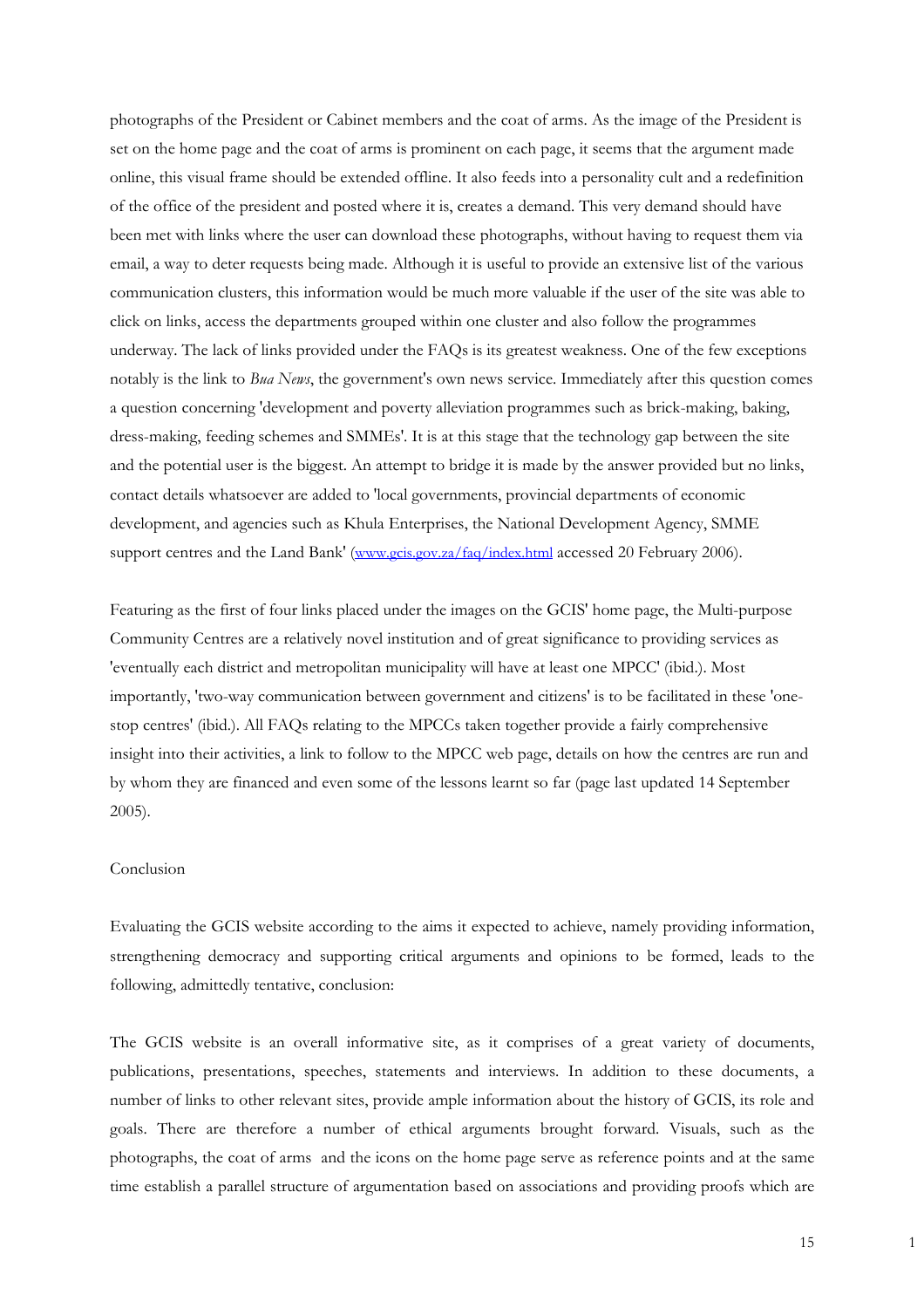also linked to the presidential realm. Given that the coat of arms features on every page and its colours are used consistently reveals that the communicative arm of government is overarching. It is significant in this regard that among all the pages viewed, Bua News is the only one updated on a daily basis. Many of the other pages fall short of even being updated on a weekly basis. This then is also one of the greatest weaknesses of the site.

One of the areas for further research to be conducted would be to explore the 'difference in attention cycles between issues on the Web and news in the media'16 as described by Dean. 'Bua News' is a combination of vernacular and English and aims at providing 'unmediated news'. In the same way as the language used throughout the site is often dominated by corporate terminology, a great amount of documents serve the purpose of providing insight into government activities and service delivery. Whereas the norms prevalent in the public sphere are inclusivity, equality, transparency and rationality in what Dean labels 'neodemocracy' the nation as a site of deliberation makes way to the Web as a zero-institution and the normative void is filled by duration, hegemony, decisiveness and credibility. Dean observes that 'neodemocracy emphasises the importance of affecting outcomes'17.

The way in which the GCIS site is structured and given its bias on providing and managing information leads to it not being conducive to deliberation taking place. In order to examine in how far it strengthens democracy, it would be necessary to analyse the MPCCs, their imbizos and what kind of dialogical and interactive space they offer. Dialogical space is limited and although users are able to give feedback, search the site and follow some links, the opportunities offered by ICTs are not fully and consistently utilised. The site has no language options (site only in English) and there is no apparent input from communities or citizens, which could have been made possible by an online forum or "online imbizos".

<sup>16</sup> Dean, op. cit. p. 108.

<sup>17</sup> Dean, op. cit. p. 110.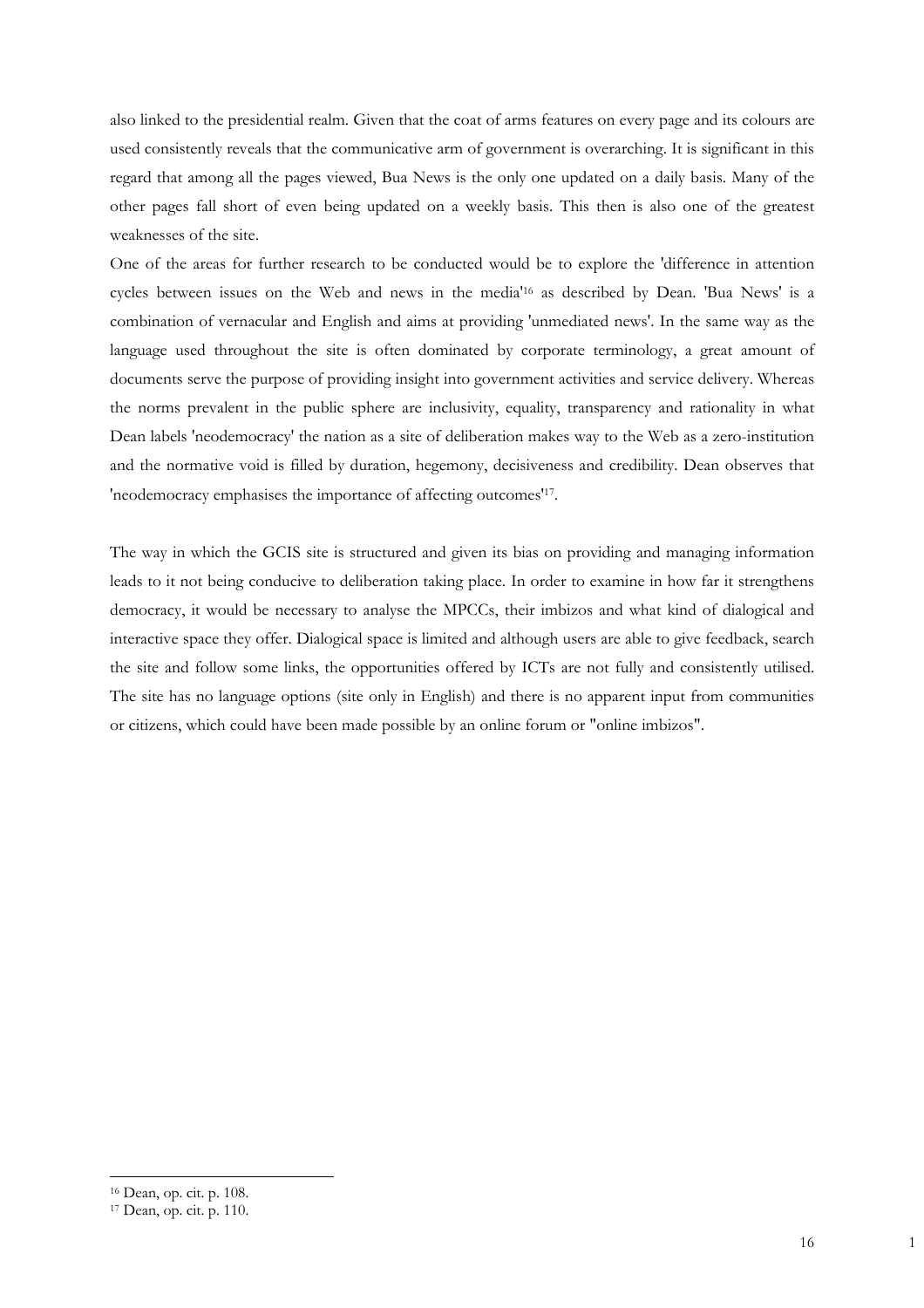# Bibliography

#### Works consulted:

Stephen Coleman, Cutting out the middle man: from virtual representation to direct deliberation, , in B. N. Hague & B. D. Loader (eds.), *Digital democracy*. Routledge, London, 1999, pp. 195-210.

Constitution of the Republic of South Africa, Act 108 of 1996.

Anna Malina, Perspectives on citizen democratisation and alienation in the virtual public sphere, in B. N. Hague & B. D. Loader (eds.), *Digital democracy*. Routledge, London, 1999, pp. 23-38.

### Articles:

Cavanaugh, John W. 2000. E-Democracy: Thinking About the Impact of Technology on Civic Life. In National Civic Review. Vol. 89, No. 3. pp. 229-234.

Dahlberg, Lincoln. 2001. Net-Public Sphere Research: Beyond the 'First Phase', Draft paper, pp.1-14.

Dean, Jodi. 2003. Why the Net is not a Public Sphere. In *Constellations*, Vol. 10, No. 1, pp.95-112.

Hoff, Jens, Löfgren, Karl & Lars Torpe. 2003. The state we are in: E-democracy in Denmark. In Information Polity, 8, pp. 49-66.

Jankowski, Nicholas W. 2002. Introduction, In *Javnost/The Public*, Vol.8, 5 & 6.

Janssen, Davy & Raphael Kies, Online Forums and Deliberative Democracy: Hypotheses, Variables and Methodologies, e-Working Papers 2004/01

Mänz, Marcus. Multi-level e-Governance-The Impact of ICTs on Social Security Implementation Within a Federal State. e-Working Papers, 2004/02.

Stromer-Galley, Jennifer & Anna M. Martinson. 2004. Coherence or Fragmentation?: Comparing Serious And Social Chat Online. Paper Competitively Selected for Presentation at the Association for Internet Researchers Annual Conference, Sussex, England, September 2004. pp. 1-30.

Westen, Tracy. 2000. E-democracy: Ready of Not, Here It Comes. In National Civic Review, Vol. 89, No.3, pp. 217-227.

Government publications:

Bua A quarterly magazine for government communicators, 'Enhancing service delivery through *Imbizo*', December 2004-February 2005.

Bua A quarterly magazine for government communicators, 'Rounding off the Government communication System', October 2005. (online access: www.gcis.gov.za/publications/buamag.htm)